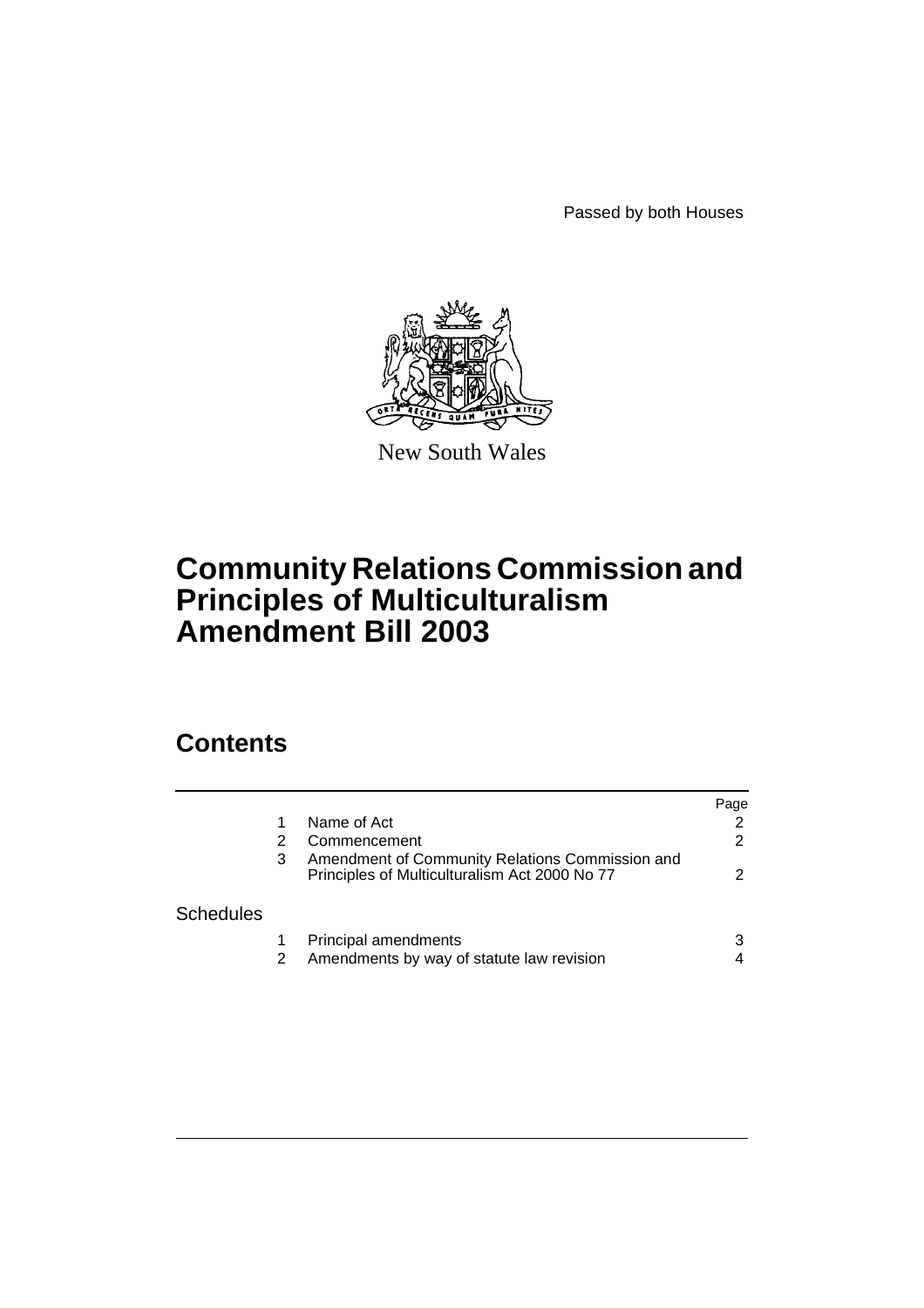*I certify that this PUBLIC BILL, which originated in the LEGISLATIVE ASSEMBLY, has finally passed the LEGISLATIVE COUNCIL and the LEGISLATIVE ASSEMBLY of NEW SOUTH WALES.*

> *Clerk of the Legislative Assembly. Legislative Assembly, Sydney, , 2003*



New South Wales

## **Community Relations Commission and Principles of Multiculturalism Amendment Bill 2003**

Act No , 2003

An Act to amend the *Community Relations Commission and Principles of Multiculturalism Act 2000* with respect to membership of the Community Relations Commission of New South Wales and the power of the Commission to provide services; and for other purposes.

*I have examined this Bill, and find it to correspond in all respects with the Bill as finally passed by both Houses.*

*Chairman of Committees of the Legislative Assembly.*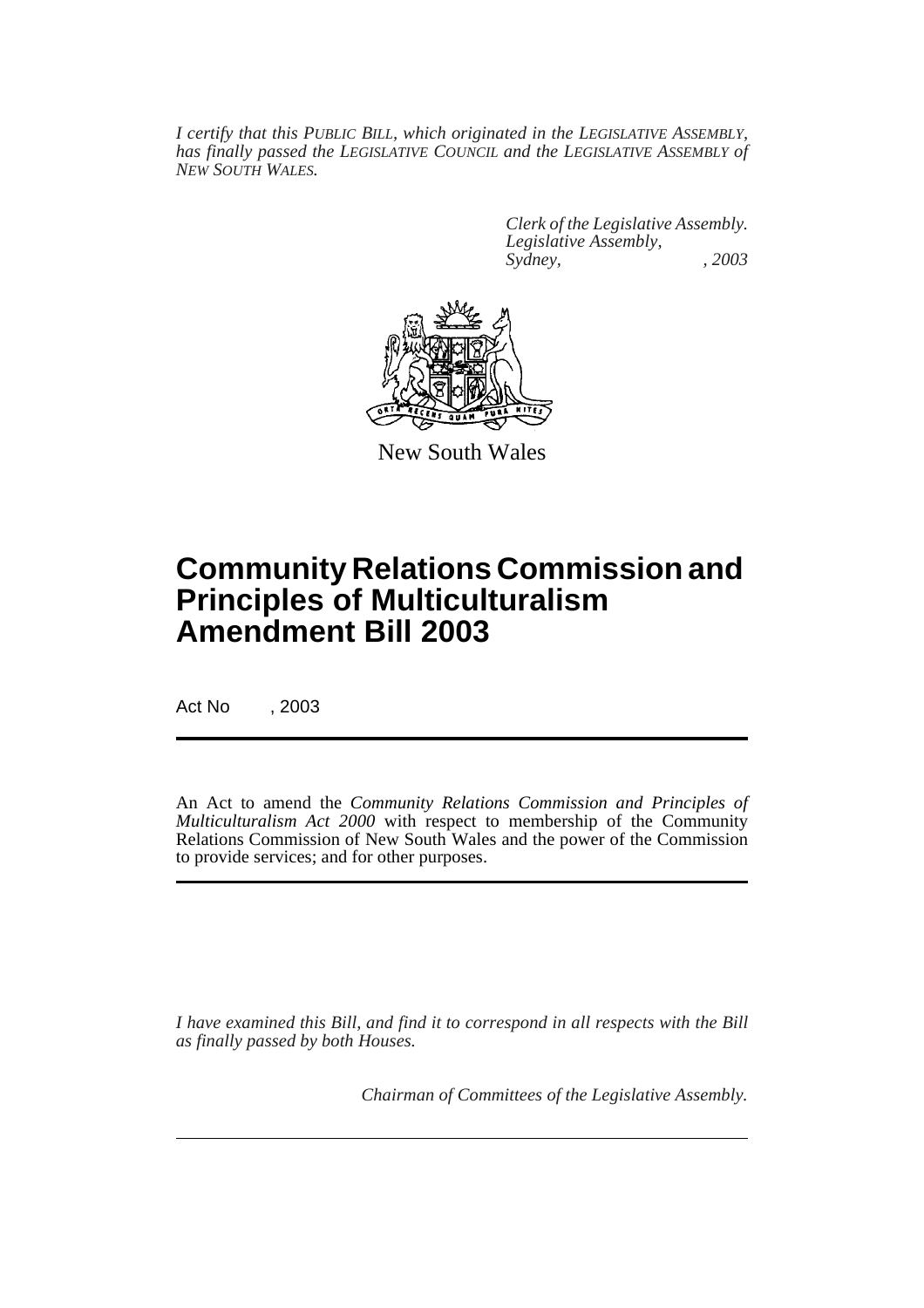Community Relations Commission and Principles of Multiculturalism Clause 1 Amendment Bill 2003

#### **The Legislature of New South Wales enacts:**

#### **1 Name of Act**

This Act is the *Community Relations Commission and Principles of Multiculturalism Amendment Act 2003*.

#### **2 Commencement**

This Act commences on the date of assent.

#### **3 Amendment of Community Relations Commission and Principles of Multiculturalism Act 2000 No 77**

The *Community Relations Commission and Principles of Multiculturalism Act 2000* is amended as set out in Schedules 1 and 2.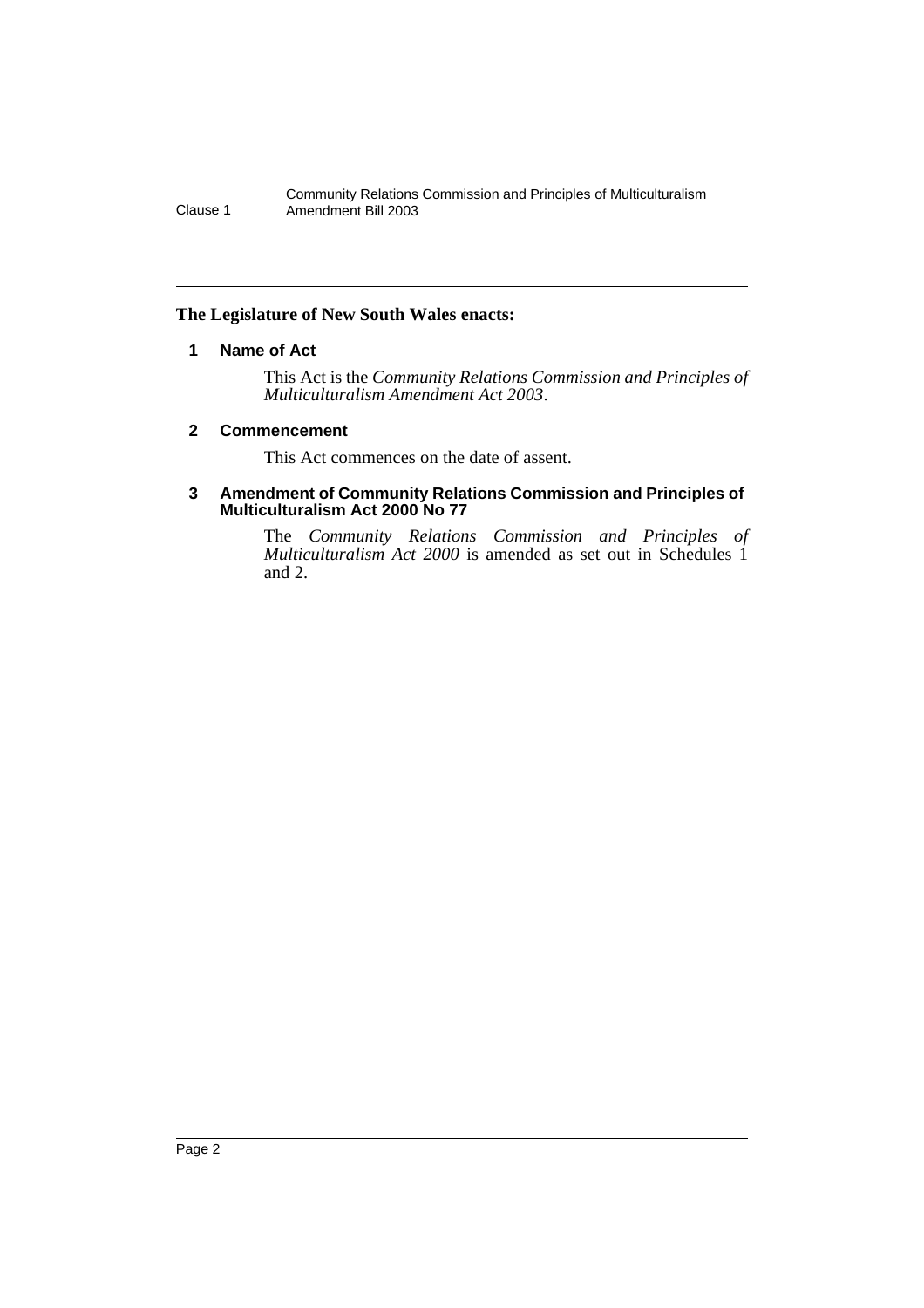Community Relations Commission and Principles of Multiculturalism Amendment Bill 2003

Principal amendments **Schedule 1** Schedule 1

### **Schedule 1 Principal amendments**

(Section 3)

#### **[1] Section 7 Membership and procedure of Commission**

Omit "9" from section 7 (1). Insert instead "11".

#### **[2] Section 7 (1A)**

Insert after section 7 (1):

(1A) Of the part-time commissioners, 2 are to be persons who are appointed as representatives of youth from New South Wales and who are not less than 18 years of age and not more than 24 years of age at the time of their appointment.

#### **[3] Section 13 Functions of Commission**

Insert "(whether within or outside New South Wales)" after "provide" in section 13 (i).

#### **[4] Schedule 4 Savings, transitional and other provisions**

Insert at the end of clause 2 (1):

*Community Relations Commission and Principles of Multiculturalism Amendment Act 2003*